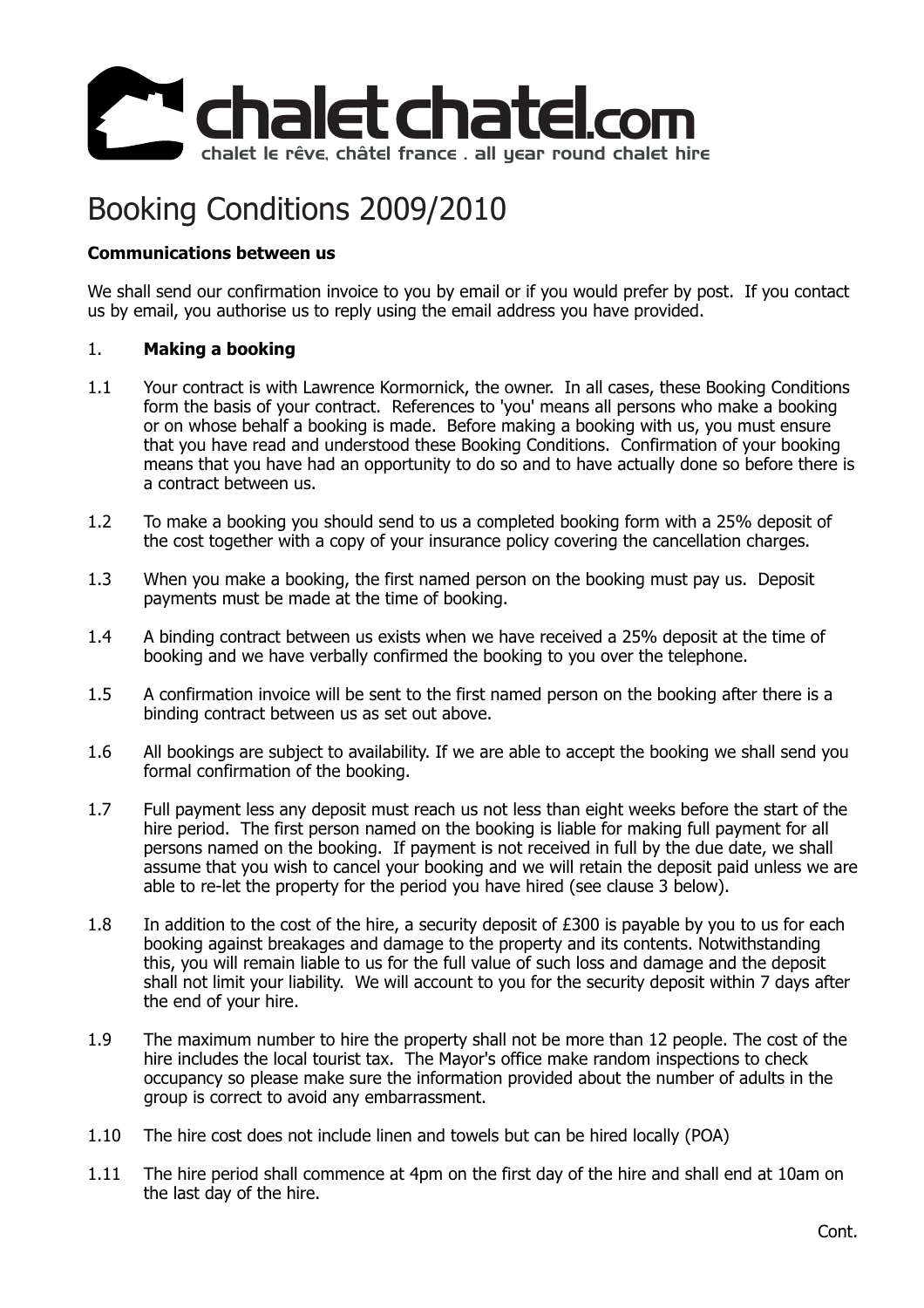

## Booking Conditions 2009/2010

#### 2. **Transferring your booking**

- 2.1 If you or anyone on your booking is unable to go, you may transfer the booking of the person concerned to someone else suggested by you and acceptable to us providing you meet the following requirements:
- 2.2 You must provide details of the substitution at least 14 days before departure
- 2.3 The person/s substituted must agree to these Booking Conditions and any other requirements which apply before the change can be agreed.

#### 3. **Cancellation**

In the event of cancellation, refund of the sum received will be made (less any expenses or losses) if we are able to re-let the property. You should ensure that you have a comprehensive insurance policy that covers all risks including cancellation charges.

#### 4. **Important Note Force Majeure**

We cannot accept liability or pay compensation where we are unable to perform our obligations under the contract or you otherwise suffer any damage or loss (as more fully described in clause below) due to 'force majeure' which means any event which we could not, even with all due care, foresee or avoid. Such events are likely to include but not limited to (whether actual or threatened) war, civil strife, riot, industrial dispute, terrorist activity, natural or nuclear disaster, fire, epidemics, adverse weather conditions and all similar events outside our control.

#### 5. **Damage by and behaviour by the client and/or member of the group**

We shall be entitled to recover from you the cost of any damage or loss caused by you and/or a member of the group either during or after the hire. If the actual cost is less than the amount of the deposit, the difference will be refunded. Any extra must be paid by you if the actual cost is more than the deposit paid. You and your group agree to behave reasonably and not to disrupt the owners and/or occupiers of neighbouring properties. You agree on your own behalf and on behalf of the other members of the group to be considerate users, to take good care of the property and to leave it in a reasonable condition at the end of the hire period. We reserve the right to terminate the booking without any liability whatsoever in the event of bad behaviour by you and/or a member of your group at the property and/or within the Les Dents Blanches community.

#### 6. **Reporting any damage or defects**

You will immediately and no later than seven days report to us any damage or defects to the property or to the contents or to the appliances.